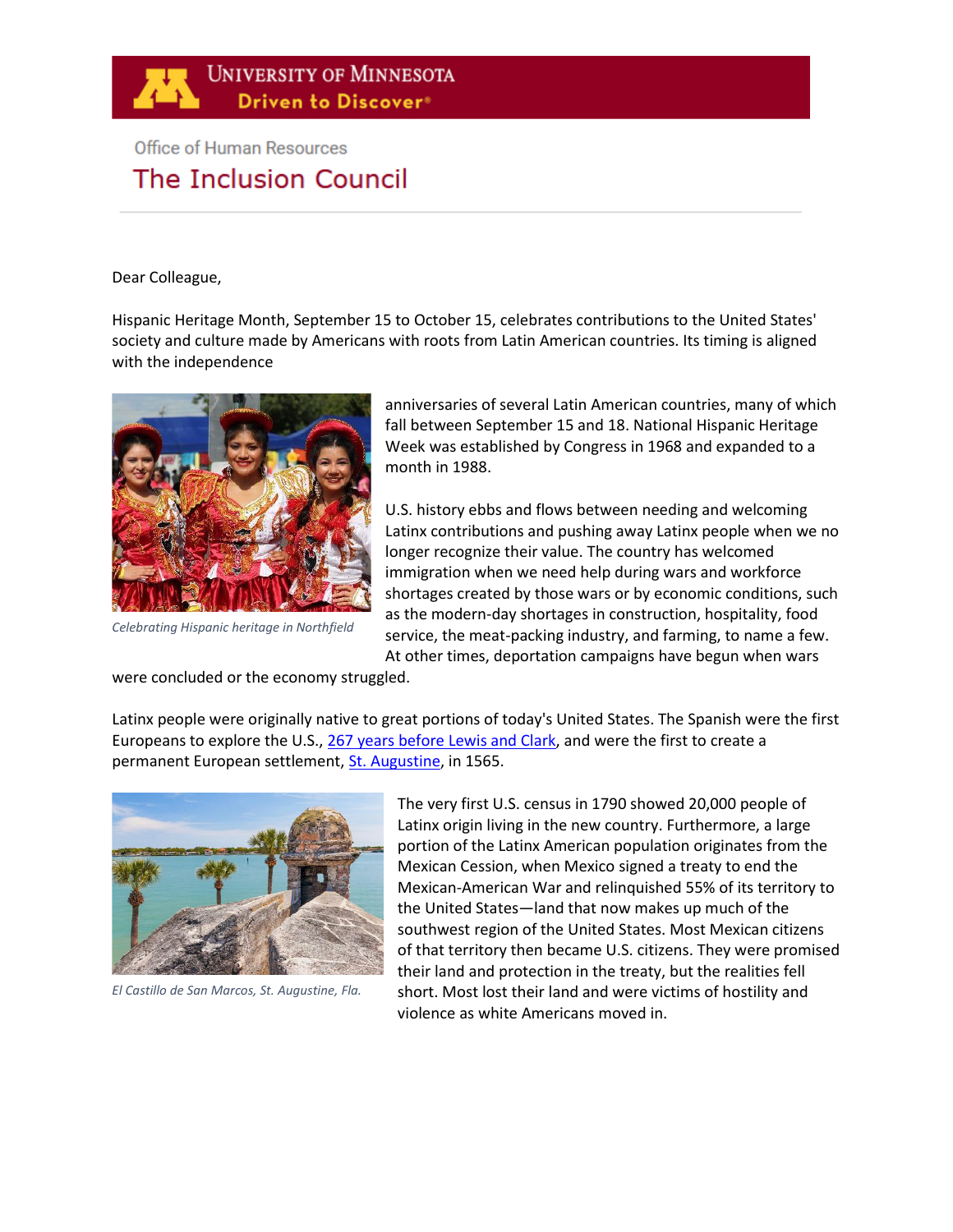

*Source: National Behavioral Health Network*

Today[, two out of three](https://research.newamericaneconomy.org/report/hispanic-americans-2019/) Latinx people in America were born here. Latinx Americans are the largest minority (18.7% of the population, or 62.1 million people) and account for more than half of the nation's population growth. Demographics are shifting as fewer citizens identify as white and more identify as diverse and multiracial. In addition, 75% of eligible Latinx American voters are born in the United States. The voting power of this group is huge, and the turnout of registered Latino voters tends to be high, with [80% to 83%](https://research.newamericaneconomy.org/report/hispanic-americans-2019/) voting in recent presidential elections.

While the United States is seeing an increase in diversity, northern states, including Minnesota, are a bit immune to the

diversifying reality, as the southern region is currently seeing the biggest shifts. **In comparison to 18.7% of the U.S. population, the University of Minnesota's staff is only 3.4% Latinx (a figure boosted by the 4.6% of graduate and professional-in-training employees who are Latinx). In the last five years, the University has increased its Latinx employee population by only 0.9%.** 



*Source: New American Economy*

In addition to having a large Latinx citizen population, the United States takes in more immigrants than any other country, the largest portion from Latinx countries. Immigration is an intentional strategy of our government because it [helps the economy](http://research.newamericaneconomy.org/wp-content/uploads/sites/2/2017/12/Hispanic_V5.pdf) by raising our ability to produce, which raises the GDP, a phenomenon known as immigration surplus. Latinx immigrants fill gaps in our workforce, primarily coming here for work and filling lowerwage jobs in construction, farming, maintenance, cleaning, security, and food services—jobs that otherwise would go unfilled. Most Latinx immigrants are of prime working age and pay a large portion into Social Security, Medicare, and other state and federal taxes, yet many may eventually

return to their home country, drawing down fewer benefits than they contribute. The sad reality is that much of the economic struggles of their home countries can be attributed to U.S. involvement, forcing many to flee and to accept our country's low wage jobs as a better option.

Just as the economic situations of Latin countries differ widely, some Latinx immigrants have better financial situations and opportunities to begin with. Many who have the means come to the U.S. for educational opportunities. This can perpetuate inequities, since they have more exposure to potential employers, increasing their likelihood of being sponsored for immigration.

Latinx Americans generally, in addition to Latinx immigrants, disproportionately fill lower-wage jobs. This is true even at the University, though the gap is not as large as the country as a whole, where Latinx median household income is [25% less than the national average.](http://research.newamericaneconomy.org/wp-content/uploads/sites/2/2017/12/Hispanic_V5.pdf) At the University, 3.5% of Labor-Represented employees identify as Latinx versus 2.9% of P&A and 3% of Faculty.

#### **Learn more about our Latinx communities**

• First, we should consider the terms used: Latino, Latina, and Latinx: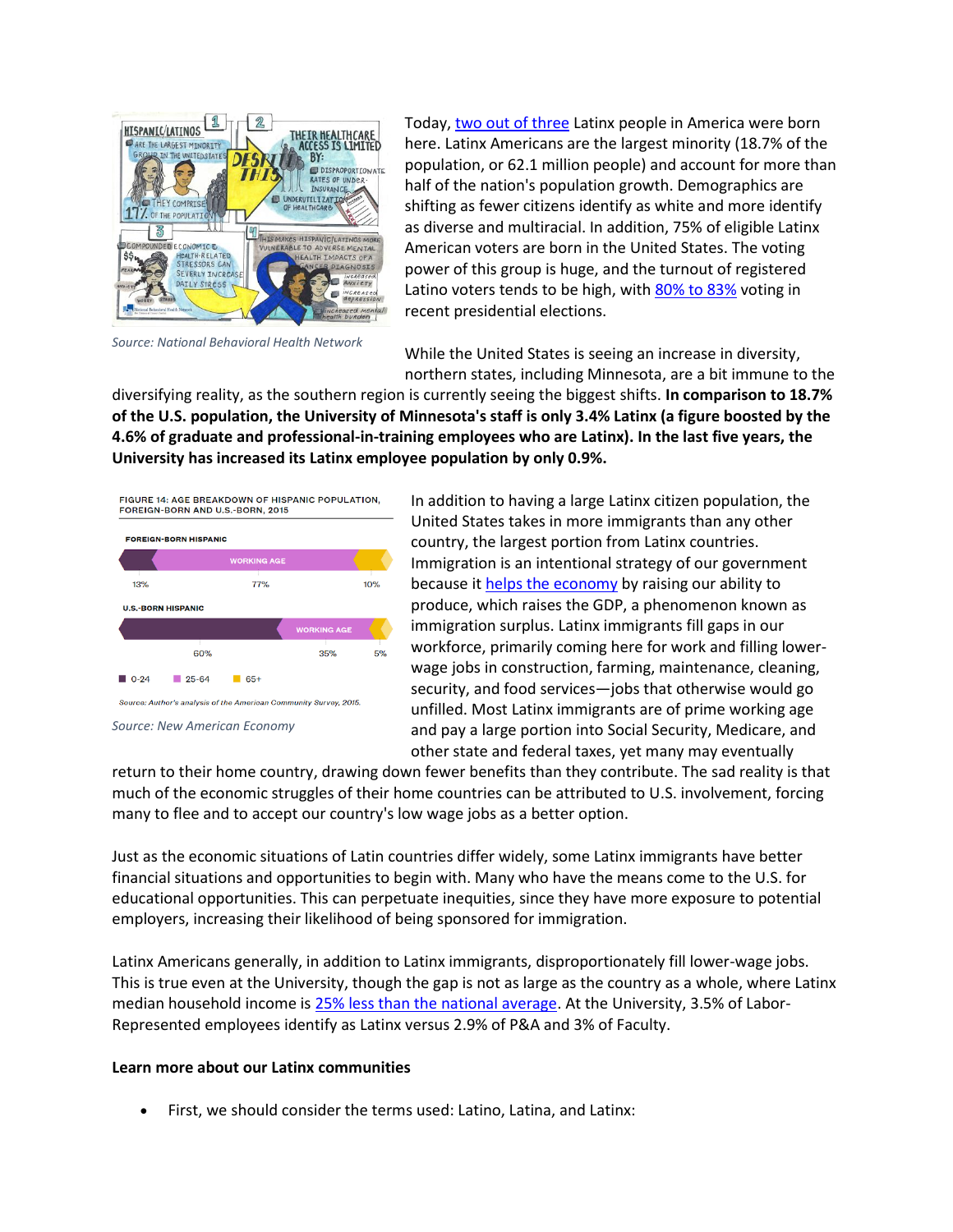- $\circ$  In this article, [Teach for America shares why they use and encourage the term Latinx:](https://www.teachforamerica.org/events/latinx-heritage-month-resources) "*We aspire to be an all-inclusive organization. This is why our community has decided to use the term Latinx. The "x" makes the word "Latino" gender-neutral and inclusive of genders outside of the male-female binary. Latinx includes people of Latin American descent of diverse cultural, national, racial, indigenous, and linguistic backgrounds. Additionally, it's inclusive of individuals whose gender identities fluctuate along different points of the spectrum from agender or nonbinary to gender nonconforming, genderqueer, genderfluid, and intersex."*
- o [Latinx: The Ungendering of the Spanish Language](https://www.latinousa.org/2016/01/29/latinx-ungendering-spanish-language/)
- Afro-Latinos (BLM is a global issue) is the intersection between Latinx and Black identities, and it should be acknowledged and celebrated. Here are some interesting articles for you to learn more:
	- o [Afro-Latino Identities in the U.S. and Double](https://www.panoramas.pitt.edu/art-and-culture/afro-latino-identities-us-and-double-marginalization) Marginalization
	- o [What It Means to Be Afro-Latino: 'We Are Diverse in Every Single Possible Way'](https://abcnews.go.com/US/means-afro-latino-diverse-single/story?id=71681988)
	- o [Pew: 5% of 2019 U.S. Black Population Identifies as Afro-Latino](https://www.latinorebels.com/2021/03/25/blackpopulationafrolatino/)
	- o ["16 Trailblazing Afro-Latinos to Know"](https://www.oprahdaily.com/entertainment/g36942648/famous-afro-latinos/)
- Local groups focusing on our Latinx communities offer opportunities for all to learn more about one another. Here are a few:
	- o [LatinoLEAD](https://www.latinoleadmn.org/)
	- o [Comunidades Latinas Unidas En Servicio](https://clues.org/)
	- o [Esperanza United](https://esperanzaunited.org/en/)
	- o [Minnesota Council on Latino Affairs](https://mn.gov/mcla/about-us/)

# **Latinx (Hispanic) Heritage Month Resources:**

- [Hispanic Heritage Month resources \(](https://latino.si.edu/learn/teaching-and-learning-resources/hispanic-heritage-month-resources)Smithsonian Latino Center)
- [12 Hispanic Heritage Month Activities to Try This Year](https://www.oprahdaily.com/life/g36651645/hispanic-heritage-month-activities/) (article, OprahDaily.com)
- [National Hispanic Heritage Month: Sept. 15](https://www.census.gov/newsroom/stories/hispanic-heritage-month.html)–Oct. 15, 2021 (U.S. Census Bureau)
- [National Hispanic American Heritage Month 2021: Exhibits and Collections \(](https://www.hispanicheritagemonth.gov/exhibits-and-collections/)U.S. government)
- [Hispanic Heritage Month timeline](https://nationaltoday.com/hispanic-heritage-month/)
- [Minneapolis Latinx \(Hispanic\) Heritage Month information](https://www.minneapolis.org/calendar/holidays/hispanic-heritage-month/)
- ["10 Day of the Dead Facts"](https://www.oprahdaily.com/life/a37259063/day-of-the-dead-facts-history/) (article on Día de los Muertos history, OprahDaily.com)
- ["We're Celebrating Latino Heritage Month 2021 at](https://corporate.target.com/article/2021/09/latino-heritage-month) *Every* Target Store" (article, Target.com)
- [Celebrate Hispanic Heritage Month with the Northfield Public Library](https://www.ci.northfield.mn.us/CivicAlerts.aspx?AID=1509)

# **Video Resources**



- Minneapolis St. Paul Film Society is celebratin[g Cine](https://mspfilm.org/wp-content/uploads/2021/08/Cine-Latino-Sponsorship-Opportunities-2021.pdf?utm_source=Society+Weekly+081821&utm_medium=CL21+Drive&utm_campaign=CL21+Sponsor+Deck)  [Latino October 8](https://mspfilm.org/wp-content/uploads/2021/08/Cine-Latino-Sponsorship-Opportunities-2021.pdf?utm_source=Society+Weekly+081821&utm_medium=CL21+Drive&utm_campaign=CL21+Sponsor+Deck)–14
- ["19 Incredible Latinx Shows and Movies That Are Luckily](https://www.buzzfeed.com/evelinamedina/netflix-latinx-heritage)  [Streaming on Netflix"](https://www.buzzfeed.com/evelinamedina/netflix-latinx-heritage) (BuzzFeed)
	- [Apple App Store Must-Watch Latinx TV](https://apps.apple.com/us/story/id1432048320)
	- *Los Espookys*[: Official Website for the HBO Series](https://www.hbo.com/los-espookys)
- ["20 of the Best Spanish-Language Movies of All Time"](https://www.oprahdaily.com/entertainment/tv-movies/g28761580/best-spanish-movies/) (article, OprahDaily.com)
- [Desi Arnaz Changed Television and Business History With](https://www.npr.org/transcripts/959609533) *I Love Lucy* (article, NPR *Planet Money*)
- *Broke*[, season 1](https://www.amazon.com/Broke-Season-1/dp/B085ZM4RJ4) (Prime Video): This 2020 sitcom featured a rare Latinx male lead.